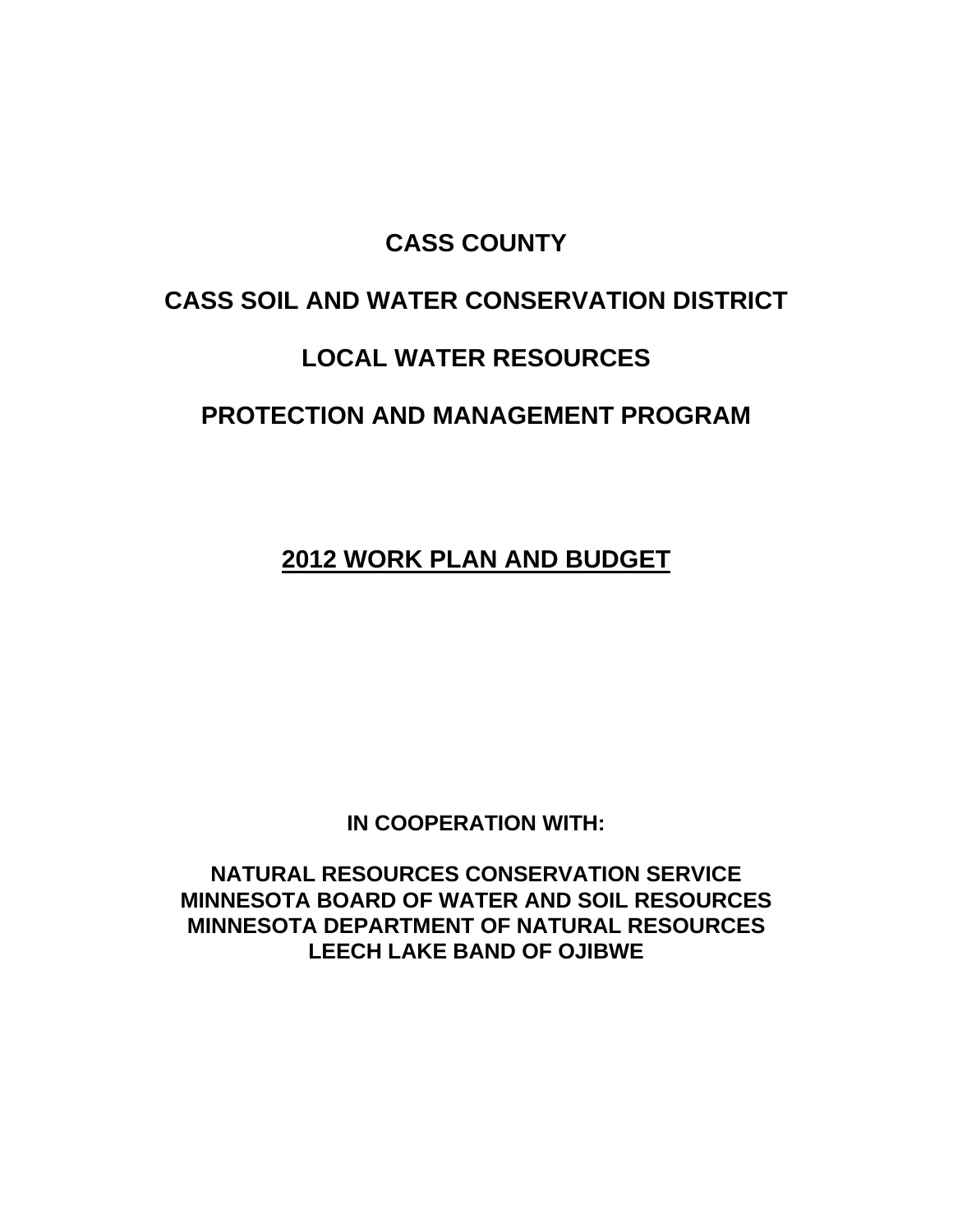## **CASS SWCD MISSION STATEMENT**

**It is the mission** of the Cass Soil and Water Conservation District to provide leadership and technical assistance to landowners and cooperating agencies in the wise use, conservation, and management of Cass County's natural resources.

## **DISTRICT SUPERVISORS AND STAFF**

District Board:

Tom Kuschel, Chairman Ken LaPorte, Vice Chairman Jim Ballenthin, Secretary J. David Harder, Treasurer Will Pehling, Member District Staff\*\*: John Ringle, District Manager Brenda Davis, Clerk Bob Wright, Technician Kelly Condiff, Technician and Shoreline Specialist

\*\*--Cass SWCD has a service agreement with the Cass County Environmental Services Department for employee services.

#### **SUMMARY**

Cass County's Comprehensive Local Water Planning serves as the workplan for the Cass SWCD. That plan lists education & information, monitoring & data collection, inventory & mapping, land & water treatment, and regulation & ordinance activities to be undertaken in 2012 and/or carried over from 2011. A full copy of the Cass County Comprehensive Local Water Plan is available on our website at: [http://www.co.cass.mn.us/esd/pdfs/comprehensive\\_plan.pdf](http://www.co.cass.mn.us/esd/pdfs/comprehensive_plan.pdf)

## **COST-SHARE FUNDS NEEDED**

# **HIGH PRIORITY EROSION PROBLEMS** Shoreline Erosion 35,000 **HIGH PRIORITY SEDIMENTATION PROBLEMS** Residential Development Stormwater Control 15,000 **SMALL WOODLOT MANAGEMENT FOR WILDLIFE** 8,000

TOTAL \$58,000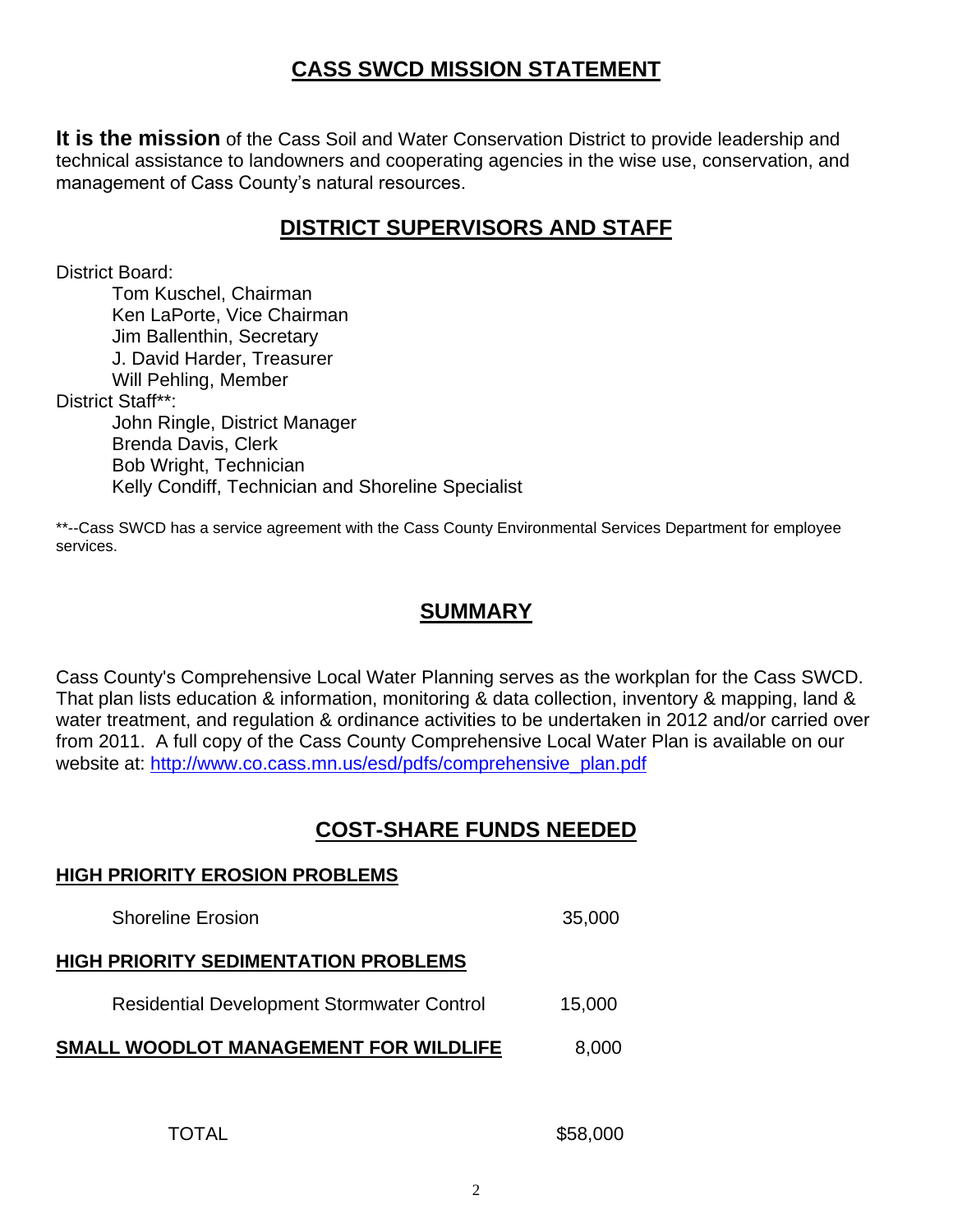#### **HIGH PRIORITY AREA DESIGNATIONS**

#### **HIGH PRIORITY EROSION**

Areas where erosion from wind or water is occurring on Class I-IV soils equal to or in excess of 2 X T tons per acre per year or any area within 300 feet of a water course or within 1000 feet of a water basin or wetland eroding by water in excess of T tons per acre per year. Highest priority will be given to lakes, wetlands, or water courses classified by the Department of Natural Resources as impaired waters and secondarily, protected waters of the State. The Cass SWCD receive a competitive Grant from the BWSR Clan Water Fund to conduct an erosion control project on Buxton Road between Mann and Mckeowen Lakes and two Shoreland Buffer projects on Ten Mile and Roosevelt Lakes in 2011-2012.

#### **HIGH PRIORITY SEDIMENTATION**

Areas within 300 feet of a water course or 1000 feet of a lake or wetland where the water erosion rate exceeds three tons per acre per year or areas where the district can show that sediment delivery occurs from the watershed or direct conveyance such as a storm sewer or impervious surface discharging to these waters. Highest priority will be given to lakes, wetlands, or water courses classified by the Department of Natural Resources as protected waters of the State.

#### **SMALL WOODLOT MANAGEMENT FOR WILDLIFE**

Cost-share funding is available to assist small woodlot owners, non-industrial private forests less than 20 acres, to develop a forest management plan to increase habitat value for wildlife. A small grant from the Ruffed Grouse Society is being used to assist with plan development by a contracted private forester. Upon completion, the Cass SWCD will assist with finding additional costshare funding to implement small woodlot timber stand improvement practices such as selective harvest, thinning, brush shearing, and selective planting to benefit wildlife.

#### **BUDGET**

Cass Soil and Water Conservation District--F.Y. 2012 Budget

Revenues

Intergovernmental

| <b>County Grant</b>                | 6,250  |          |
|------------------------------------|--------|----------|
| <b>BWSR Cost Share Grant</b>       | 10,852 |          |
| <b>BWSR General Services Grant</b> |        | 18,330   |
| <b>Total Intergovernmental</b>     |        | \$35,432 |
| <b>Miscellaneous</b>               |        |          |
| <b>Well Monitoring</b>             | \$     | 480      |
| Interest                           |        | 930      |
| Miscellaneous Reimb.               |        | 124,633  |
| <b>Total Miscellaneous</b>         | S.     | 126,043  |
| <b>Total Revenues</b>              |        | 161,475  |